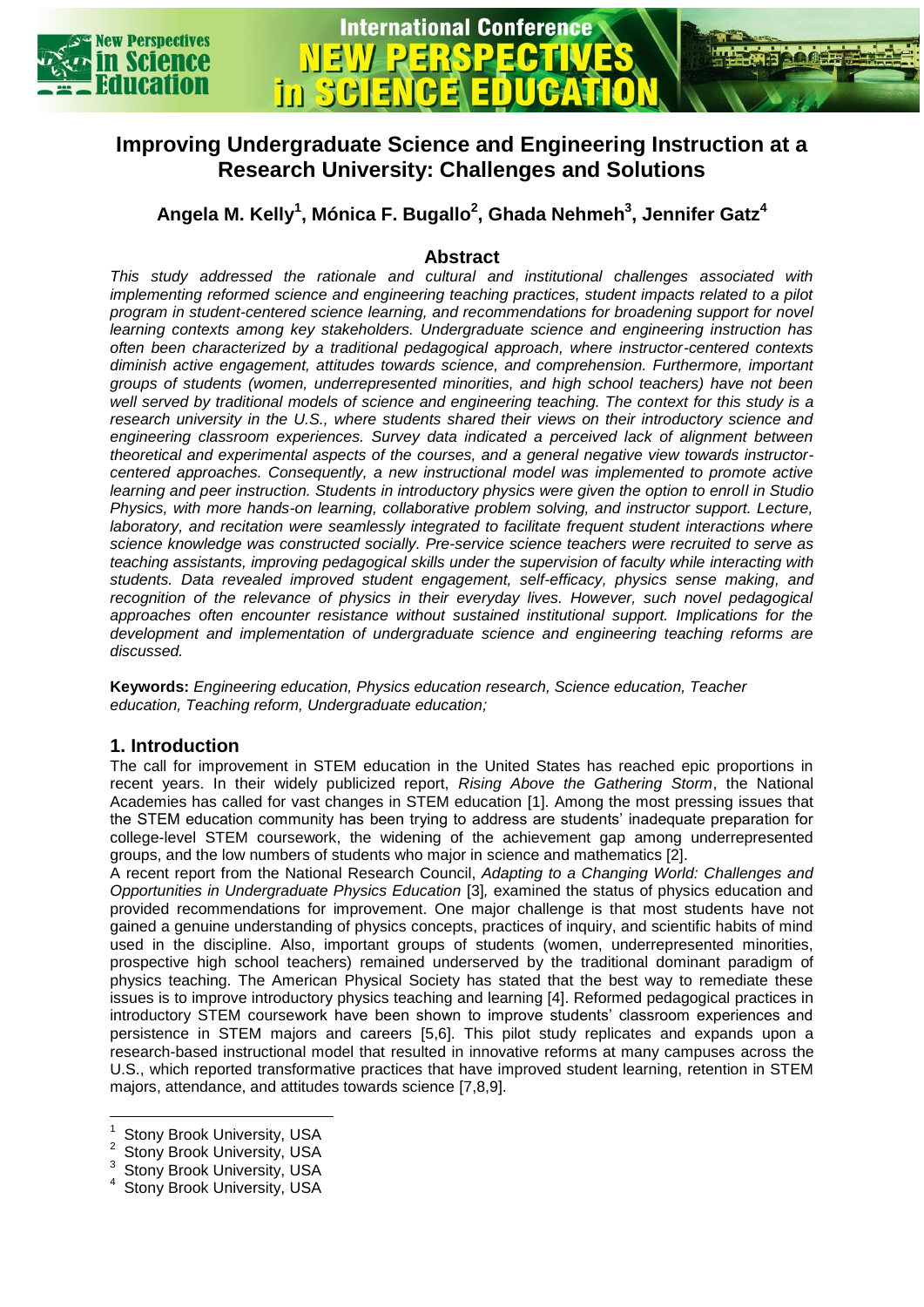

## **2. Methods**

The pilot study employed a proof of concept approach in examining student engagement and attitudes in introductory physics courses for life science, physical science, and engineering majors at a research university in the U. S. The exploratory design utilized data from a treatment group in a newly designed Studio Physics classroom model, and compared some variables to previous studies, as seen in similar pattern matching nonequivalent dependent variables designs [10].

**International Conference** 

The context for the study was a curricular model whereby undergraduate students learned physics in a smaller classroom environment, with more hands-on activities, peer problem solving, and instructor support. The four-credit class met for 100 minutes three times per week. The new laboratory equipment enabled repeated trials in experiments and immediate data analysis. The new classroom design facilitated frequent student interactions through clicker questions, group problem solving, and class discussion. The physical classroom space has eight tables that seat nine students each, and an instructor's station in the front of the room (Figure 1). The placement of this station allowed for the instructors to move freely among students while leading discussions, and it discouraged the traditional lecture format. PowerPoint slides and demonstrations were projected onto 6 screens positioned around the perimeter of the room. Students stood at various times during class to work out solutions collaboratively at white boards mounted along the perimeter. There were iPads and Vernier LabQuest devices on each table for laboratory exercises, where data were collected and analyzed electronically. Graduate and undergraduate teaching assistants facilitated problem solving and laboratory work under the direct supervision of physics faculty. Graduate TAs were recruited from the Master of Arts in Teaching (MAT) Program, bringing

**In SG** 



superior pedagogical skills to the classroom. High performing undergraduate TAs were also recruited to participate and earned teaching practicum credit. Two sections of 72 students each were offered each semester. The model was evaluated with preliminary data collected over one semester.

Fig. 1. Model of Studio Physics classroom

Students were recruited for the pilot course from several bridge programs at the university that targeted traditionally underserved students. Advisors in the College of Arts & Sciences and the College of Engineering & Applied Sciences were consulted to maximize student participation. Students were given a choice whether to enroll in Studio Physics, traditional, or online offerings.

### **3. Results**

Classroom observations of Studio Physics were performed. Taped class sessions were coded to assess the level of student engagement; the coding instrument was the *Classroom Observation Protocol for Undergraduate STEM* (COPUS) [11]. Six 60-minute Studio Physics class segments were analyzed. Classes were selected when laboratory exercises were not taught, which provided the most accurate comparison with traditional classes. Data revealed that students were actively engaged an average of 50% of class time (Figure 2). Engagement was measured by non-listening tasks such as individual thinking, answering questions posed by the instructor, participating in group work at tables or white boards, answering clicker questions individually or in groups, and asking questions of the instructors.

Traditional lecture-based classes have little opportunity for active learning. In a recent study at the University of Maine and the University of British Columbia, it was determined that students were passively listening more than 90% of the time during typical lectures. In courses that emphasized active learning and peer discussion, the results of the study mirrored what was observed in Stony Brook Studio Physics classes [11].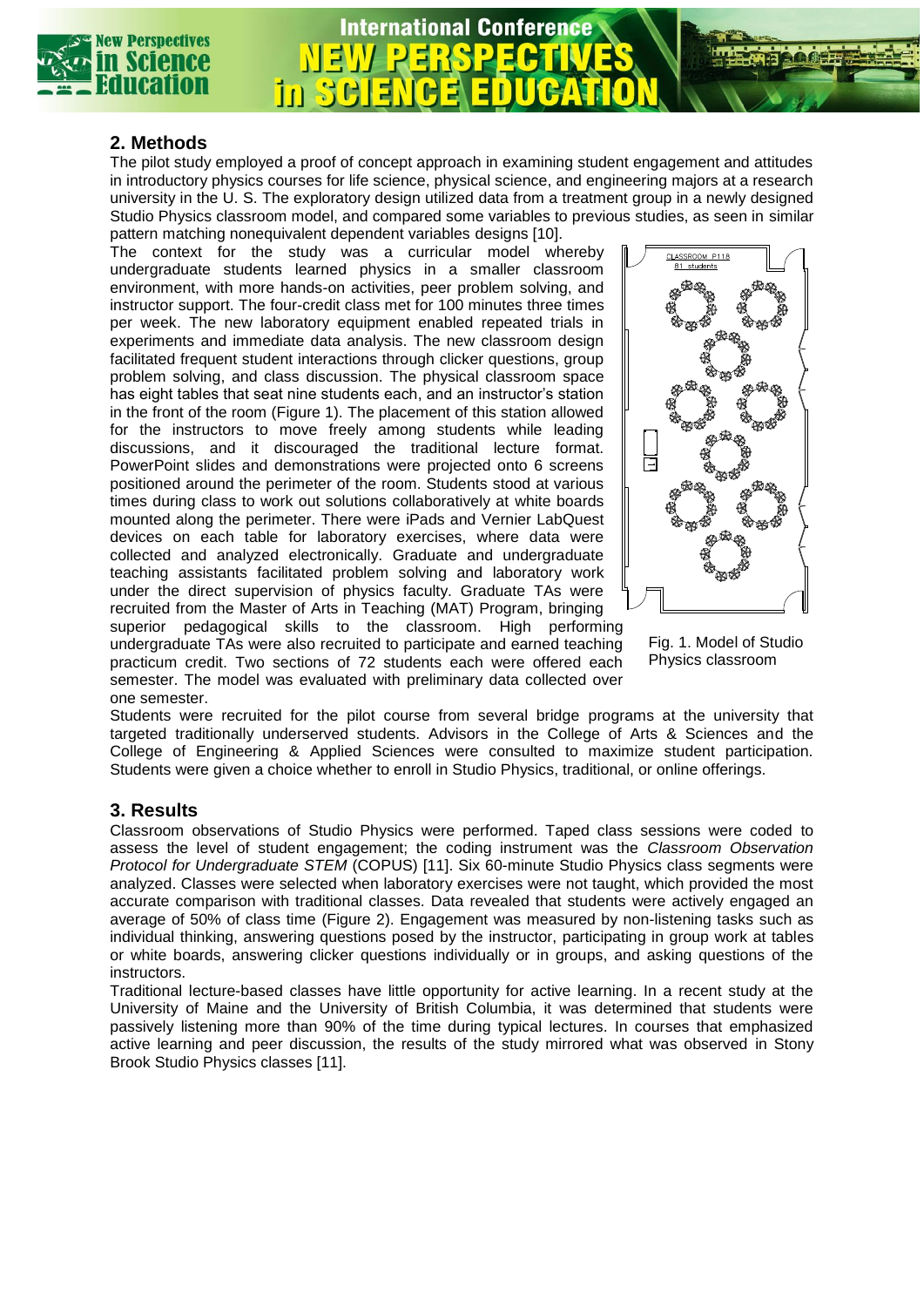# **International Conference** ŤΩ



Fig. 2. Student actions during typical Studio Physics classes

Attitudes towards physics and physics learning were measured at the start and end of the semester in Studio Physics. The purpose was to evaluate how students' beliefs about physics were influenced by their particular classroom experience. The instrument was the *Colorado Learning Attitudes about Science Survey* (CLASS) [12]*,* which measures personal interest in physics, real world connections, problem solving confidence, and sensemaking/effort. A sub-group of students responded on a Likert scale and sample statements are included in Table 1. They reported an increase in their ability to solve physics problems with multiple strategies, increased problem solving confidence, and a greater tendency to relate physics to their everyday lives.

|   | <b>Category</b>                                                                                                           |                                                   | <b>Pre-Survey</b> |                                   | <b>Post-Survey</b> |    |                | Shift |     |
|---|---------------------------------------------------------------------------------------------------------------------------|---------------------------------------------------|-------------------|-----------------------------------|--------------------|----|----------------|-------|-----|
|   |                                                                                                                           | Agree/Neutral/<br><b>Disagree</b><br>(percentage) |                   | Agree/Neutral/<br><b>Disagree</b> |                    |    | Agree/Disagree |       |     |
|   |                                                                                                                           | A                                                 | N                 | D                                 | A                  | N  | D              | A     | D   |
| ٠ | <b>Sensemaking/Effort</b><br>There are times I solve a physics problem<br>more than one way to help my<br>understanding.  | 44                                                | 44                | 12                                | 56                 | 25 | 19             | $+12$ | +7  |
|   | <b>Problem Solving Confidence</b><br>can usually figure out a way to solve<br>physics problems.                           | 56                                                | 19                | 25                                | 69                 | 13 | 19             | $+13$ |     |
|   | <b>Personal Interest/Real World Connections</b><br>I think about the physics I experience in<br>everyday life.            | 50                                                | 25                | 25                                | 63                 | 31 | 6              | $+13$ | -19 |
| ٠ | To understand physics, I sometimes think<br>about my personal experiences and relate<br>them to the topic being analyzed. | 56                                                | 19                | 25                                | 63                 | 19 | 19             | $+7$  | -6  |

# **4. Conclusions**

**Iew Perspectives** 

### **4.1 Recommendations and implications for adoption of Studio Physics model**

The newly designed Studio Physics model provided more seamless integration between theory and practical laboratory experiences. However, the implementation of the Studio Physics model did not come without challenges. As with most research universities, lecture, laboratory, and recitation are segmented and often do not align chronologically in terms of disciplinary content. Furthermore, traditional classrooms have employed a lecture-based approach that may limit comprehension for some students [8,9].